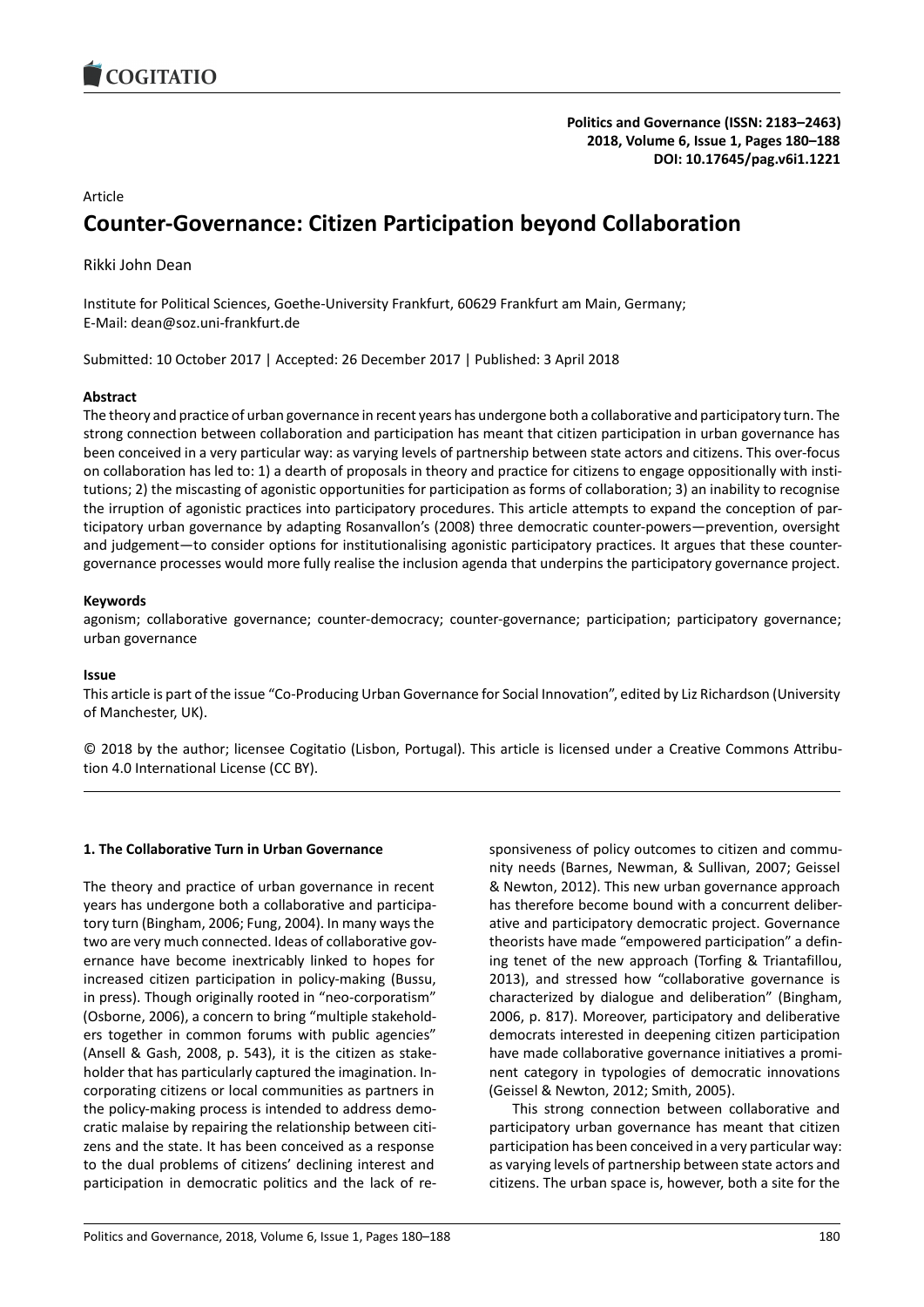formation of new collective solidarities and a site of deep and enduring conflicts, for instance; increasingly sharp conflicts over the possession of space between local residents and global capital (Sassen, 2011). "Immovable resistance" is a frequent issue for urban governors; one for which the institutional response is often vilification of resistance or an attempt to bypass it, in the process exacerbating the conflict (Inch et al., 2017). How to constructively engage with citizen resistance is thus an important problem for the practice of urban governance. Agonistic democracy, with its focus on transforming antagonistic relations between implacable adversaries into agonistic relations between legitimate opponents (Mouffe, 2000a), holds some promise in this regard. Nonetheless, participatory urban governance, with its focus on partnership through collaborative dialogue and deliberation, gives little guidance on how citizens can engage in agonistic practices in the face of enduring conflicts.

This article addresses this lacuna by adapting Rosanvallon's (2008) three democratic counter-powers *prevention*, *oversight* and *judgement*—to consider options for institutionalising agonistic participatory practices in urban governance. In elaborating these forms of counter-governance it is demonstrated how participatory urban governance's over-focus on collaboration has led to: 1) a dearth of proposals in theory and practice for citizens to engage oppositionally with institutions; 2) the miscasting of agonistic opportunities for participation as forms of collaboration; 3) an inability to recognise the irruption of agonistic practices into participatory procedures. It is further argued that this has had the effect of curtailing the inclusion agenda that underpins most participatory urban governance initiatives, since they have failed to consider unequal influence after the point of the decision and force citizens into a particular relation to institutions, privileging those who want to collaborate over those who want to contest. Institutionalising additional, counter-governance opportunities would mitigate these defects and broaden inclusion.

#### **2. The Agonist Challenge to Collaborative Governance**

"Collaborative governance" is used as a shorthand throughout this article to refer to a family of approaches that have been variously termed *collaborative governance* (Ansell & Gash, 2008; Bingham, 2006), *cogovernance* (Smith, 2005; Talpin, 2012), *New Public Governance* (Osborne, 2006), and *co-production* (Bovaird, 2007; Durose & Richardson, 2016). This family of approaches is often presented in paradigmatic terms, as possessing its own distinct values and practices. The New Public Governance has been situated as an alternative political-administrative system to Classical Public Administration and the New Public Management (Osborne, 2006; Torfing & Triantafillou, 2013). Similarly, collaborative governance is viewed as a replacement for older adversarial and managerialist forms (Ansell & Gash, 2008; Bingham, 2006), and Archon Fung has described partici-

patory urban governance as "a third path of reform that takes its inspiration from the traditions of civic engagement and participatory democracy rather than publicmanagement techniques or competitive markets" (2004, p. 9). So what characterises this new approach?

The common core of these approaches is the way in which the social relations between actors in governance processes are conceived. Collaborative governance, as the name would suggest, is intended to be collaborative. Ansell and Gash's influential definition stipulates that it is characterised by collective and deliberative processes of two-way communication with the aim of arriving at consensus decisions (2008, p. 546). Citizens and officials come together in processes of collective problem-solving and mutual learning, in which discreet but additive knowledge and expertise results in winwin solutions (Durose & Richardson, 2016). Relations between them are not adversarial or competitive; they are based on interdependence, trust, reciprocity and nondomination (Durose & Richardson, 2016; Torfing & Triantafillou, 2013). Opportunities for citizens to participate in governance are therefore conceived and structured in a particular way: citizens are discursive partners, both with each other and with public officials, in a solidaristic search for shared solutions to shared problems.

The elevation of collaboration, characterised as shared endeavour through trust, reciprocity and nondomination, to a paradigmatic value means that collaborative governance has a complicated, often confused, relation to conflict. Collaboration is presented as an alternative to adversarialism and competition. Its advocates do not deny the existence of conflicts and competing societal interests, but these are something to be overcome through collaboration. Collaborative governance is, for instance, in the odd position of claiming it is a remedy for declining trust in public institutions—a way to rebuild the relationship between citizens and state—whilst it also "demands respect for different forms of expertise, nuanced facilitation and relationships of trusts" (Durose & Richardson, 2016, p. 200). As such, it is dependent upon the thing it is intended to produce. It is possible that institutionalising processes that demand trust will generate trust; that behaviour will transform attitudes; and that such processes will act as exemplars, radiating out trust to the rest of the political system. However, it is just as likely that, in the absence of trust, trust-based procedures will founder upon underlying conflicts. This is particularly problematic in a "society of generalized distrust" (Rosanvallon, 2008, p. 11), where reported levels of trust in institutions and other citizens is low and declining, and where increasing diversity is multiplying the potential bases for conflicts.

The implicit assumption that collaboration can overcome any conflict is indicated by the fact the collaborative governance literature gives little serious analysis to how to proceed when irreducible conflicts break out. Durose and Richardson do briefly discuss the issue, retreating from consensus to Dryzek and Niemeyer's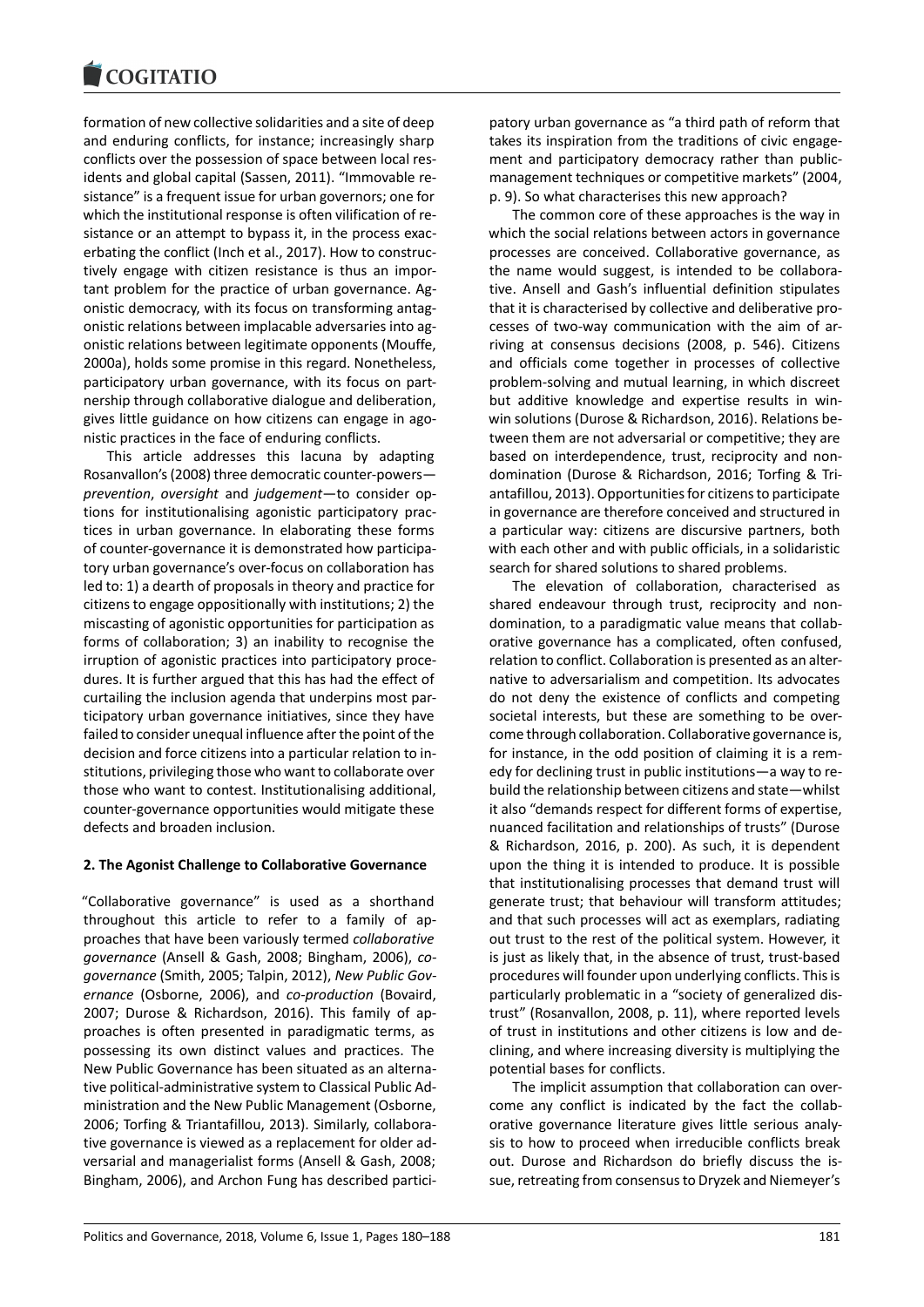#### COQUIATIO

idea of "meta-consensus" (2016, pp. 188–190). Nonetheless, this is unsatisfactory for co-governance processes that claim to be about shared decision-making. Metaconsensus is not a decision, but simply an agreement on the basis of disagreement. Nor does it necessarily bring us closer to a decision; elucidating the basis of a conflict may in fact sharpen the conflict rather than foster its resolution. Meta-consensus is not then an alternative coordination mechanism to consensus, it is no coordination mechanism at all. New participatory governance approaches thus seem to be beset by the perennial problem of radical participatory organisation: in the face of irreducible conflicts there is no means of coordination beyond splintering into new sub-groups.

Agonists have a very different conception of social relations. A democratic space is one in which actors face each other as opponents, not as partners. For agonists, "politics is the continuation of war by other means" (Foucault, 2004, p. 15). The democratic project is not a search for shared solutions to shared problems but one of turning enemies into adversaries who mutually recognise each other's legitimacy to inhabit the political space (Mouffe, 2000b, 2013). Conflict and power are constituent elements of a political relation, not something that can be overcome through politics. The idea that the pursuit of consensus untainted by coercion should be a regulative ideal for assessing the legitimacy of decisionmaking is also rejected, "we have to accept that every consensus exists as a temporary result of a provisional hegemony, as a stabilization of power, and that it always entails some form of exclusion." (Mouffe, 2000a, p. 17). Every decision, even those arrived at through deliberation, necessarily results in the exclusion of some interests, values and identities in favour of others. Any decision is foreclosure of other possibilities. These exclusions are then continually renegotiated, so that a decision is only a temporary cessation of ongoing processes confrontation. If we acknowledge this conception of decision-making as a process of exclusion, moreover, a process of exclusion structured by power, then it becomes paramount to consider the institutional avenues by which those exclusions can be challenged. Whereas collaborative governance has primarily focussed on making decision processes more inclusive, the agonistic perspective points us to the need to also democratise avenues for challenging decisions.

Agonists have recognised the importance of creating these institutional avenues, "to make room for dissent and to foster the institutions in which it can be manifested is vital for a pluralist democracy" (Mouffe, 2000a, p. 17). Nevertheless, agonism has been described as having an institutional deficit (Lowndes & Paxton, 2018). Unlike deliberative democrats, who have invented a range of procedures intended to manifest deliberative democratic principles, agonists have been much more circumspect in proposing agonistic institutional arrangements. This is partly a result of the poststructuralist tradition of deconstruction. Agonist democracy is "deconstructive,

rather than constructive. It focuses on the shortcomings and limitations of other approaches and is suggestive of alternatives but refrains from specifying them in any but the most abstract form" (Norval, 2014, p. 77). In addition, in the instances where radical pluralists have touched on the empirical, this analysis has tended to focus on the extra-institutional: the counter-power of civil society (Rosanvallon, 2008); strategies for insurgent political parties (Mouffe & Errejón, 2016); or citizens' informal agonistic practices in the spaces between institutions (Wagenaar, 2014). This appears to be a function of radical pluralists' belief that political science and philosophy has a tendency to focus too narrowly on government institutions and "to exclude and ignore all those wider relations of governance through which individuals and groups are subjected and constituted as actors and political agents" (Griggs, Norval, & Wagenaar, 2014, p. 30).

Recent work has challenged the idea that agonism is incompatible with institutionalisation. Lowndes and Paxton (2018) attribute this to two false premises based on an outdated conception of political institutions. The first is that institutions are a fixed and stable expression of shared values. The second, a corollary of the first, is that to institutionalise is necessarily to reify and universalize those values. The *critical institutionalist* conception of institutions as contingent means:

The key tenets of agonism actually resonate with contemporary developments in institutionalist thinking; indeed, they provide theoretical resources with which to extend such developments further. Rather than a paradox, we find a productive tension. (Lowndes & Paxton, 2018)

The next section of this article employs the theoretical resources of agonism to go beyond the dominance of the collaborative governance approach to theorising participation in urban governance. Using Rosanvallon's (2008) three democratic counter-powers as a framework it explores new ways for citizens to adopt an agonistic relation to institutional actors and engage in counter-governance. Moreover, it suggests some ways that existing practices of participation should be recast in agonistic terms.

# **3. Three Options for Institutionalised Participatory Agonism**

Agonistic practices have been designed into democratic institutions since their foundation. Modern democracies often arose out of circumstances of extreme conflict. Institutional design was sensitive to the twin fears of mob-rule and autocratic monarchy. James Madison, describing the federal institutions of the nascent US, explicitly justifies the separation of power between executive, legislature and judiciary in agonistic terms. The intention was to arrange "opposite and rival interests" in constant tension, "by so contriving the interior structure of the government as that its several constituent parts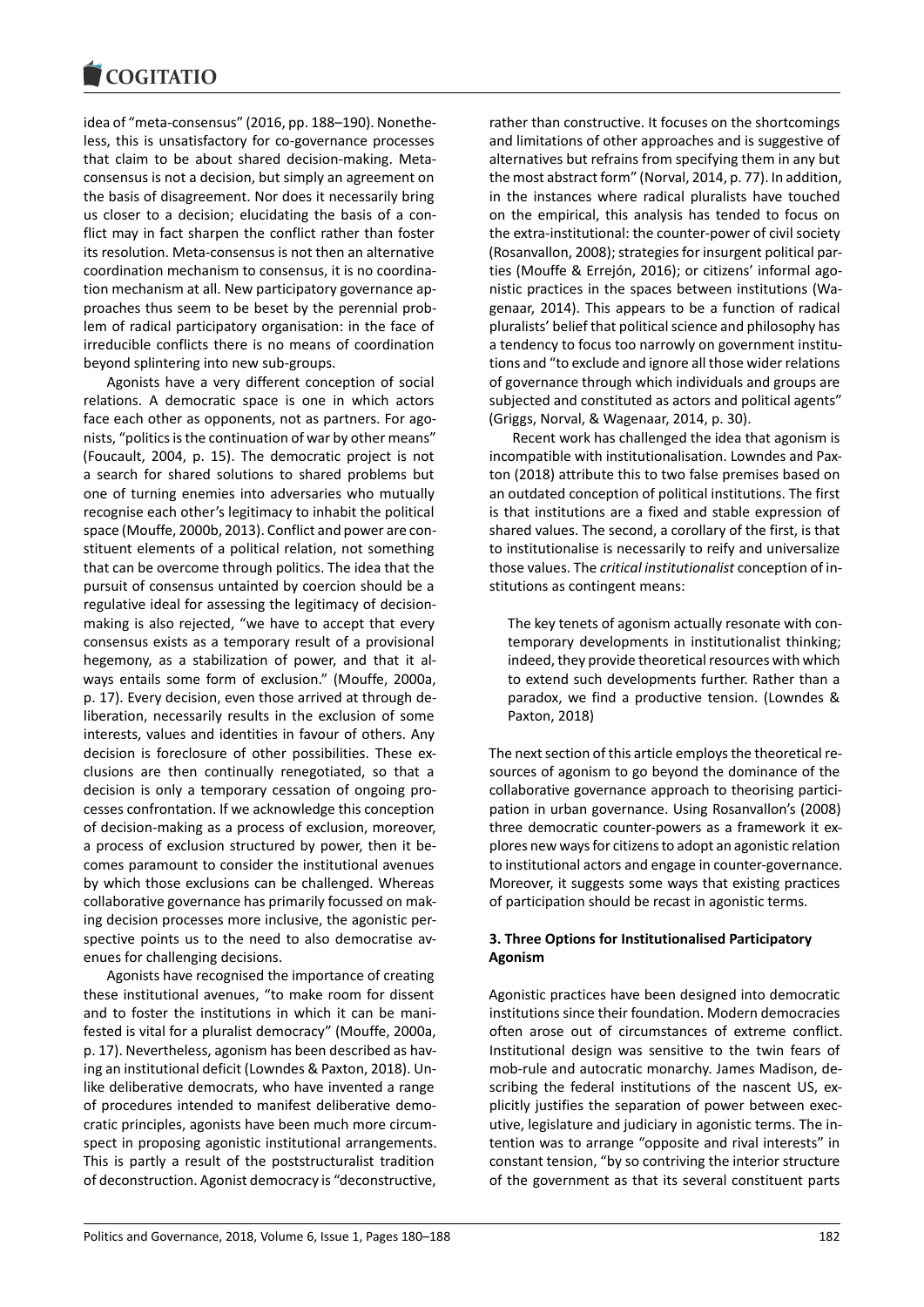#### COMITATIO

may, by their mutual relations, be the means of keeping each other in their proper places" (Madison, 1788). Even in the UK, where democratic institutions developed through gradualist reform, agonistic practices still abound. The weekly ritual of Prime Minister's Questions is a prominent example: the leader of the opposition, confronts the government in an adversarial rhetorical contest. Legal trials are another example of widespread institutionalised agonism: prosecution and defence faceoff as opponents in a structured contest over truth. All of these instances of enduring agonistic institutions are, however, examples of elite contestation. They show that institutionalising agonistic practices is possible, yet tell us little about the prospects for institutionalising a more participatory agonism.

This article is concerned with participatory agonism; when actors within a participatory space recognise each other as opponents, thus their relations are oppositional rather than collaborative. This agonistic relation can be constituted in multiple ways. The above are examples of horizontal agonism between elites, and one can similarly find horizontal agonism between citizens. The specific focus of this article is, however, a certain type of vertical agonism: citizen opposition to institutional power. Rosanvallon (2008) proposes three counter-powers that can be wielded against institutional power, which he terms *oversight*, *prevention* and *judgement*. Each posits the people in an agonistic relation with institutional actors, so that counter-democracy broadens the minimal democratic conception of the people as electors to encompass "the people as watchdogs, the people as veto-wielders, and the people as judges" (Rosanvallon, 2008, p. 17).

Urban governance is a good starting point for exploring these popular counter-powers since their historical manifestation was predominantly at this level. They were often directly institutionalised in Ancient city states and medieval towns, whereas the rise of the modern democratic nation state either subsumed such powers into parliaments or dispersed them into an informal social sphere (Rosanvallon, 2008, Chapter 3). In medieval European towns ordinary citizens were tasked with monitoring and constraining the abuse of administrative power through auditing town accounts, and this became a core component of notions of citizenship (Rosanvallon, 2008, p. 77). The practice has long roots stretching back to Ancient Greek cities, which for Aristotle were democratic to the extent that citizens scrutinised the work of magistrates through positions as overseers, auditors, supervisors and ombudsmen (Rosanvallon, 2008, p. 85). These forms of public audit typify the kind of institutionalised participatory agonism that this article defines as countergovernance. Counter-governance concerns mechanisms for citizen opposition or contestation constituted with a direct and formal relation to power, such that these become an explicit organising principle for the coordination of state activity. This differentiates it from Rosanvallon's conception of counter-democracy, which encompasses informal power such as protest.

#### *3.1. Prevention*

Prevention is the power to obstruct. If government is the positive power to decide upon collective projects, prevention is its negative counterpart. Its most visible manifestation in democratic institutions is the power of the second legislative chamber to block legislation. The notion of popular prevention through the right to resist, founded in the people's capacity for insurrection, predates citizens' rights to vote or participate in government. Early democratic theorists attempted to devise an institutional alternative for insurrection based on a complex notion of popular sovereignty that combined both positive and negative elements (Rosanvallon, 2008). There is a resonance between this negative power of prevention and agonistic democracy as the institutionalisation of dissent (Mouffe, 2000a; Norval, 2014) The agonistic perspective on decision-making provides a clear rationale for the importance of avenues to obstruct or oppose decisions. If decision-making is an active process of creating inclusions and exclusions, then it is impossible to determine *ex ante* the significant cleavages upon which conflicts will be founded. It is therefore important for those who recognise their exclusion *ex post* to have means to seek redress. Nonetheless, Rosanvallon sees popular prevention disappearing from democratic institutions as liberal conceptions of democracy began to predominate, so that it is now exercised primarily through industrial strikes, civil society protest and parliamentary opposition.

There have been few calls by advocates of participatory urban governance to strengthen citizen participation in these *ex post* forms of prevention, despite the fact that institutionalised popular prevention is virtually non-existent in urban governance. It is instructive, for instance, to examine Bingham's (2006) outline of new urban governance processes: citizen participation abounds in "upstream" processes of will-formation and decision-making, but is absent from "downstream" processes of disputation. Overview and Scrutiny Committees are the main accountability body responsible for investigating the policies and implementation of English city governments. The Local Government Act 2000 divided city councils into two functions: Executive and Overview and Scrutiny. Overview and Scrutiny Committees thus comprise of the city councillors who do not form the council executive. They hold the primary mechanism of prevention, the power to call-in executive decisions, delaying implementation whilst a decision is scrutinised and a recommendation on whether it should pass, be amended or withdrawn is made. Whilst it is constitutionally possible for call-in to be triggered by the public, only 2% of English local authorities allow the public to perform this role (Cave, 2014). Even this weak prevention power—the executive is not obliged to follow any recommendation—thus mostly remains an elite rather than a participatory mechanism.

Given that call-in is the nuclear option in city government, only activated when there are serious con-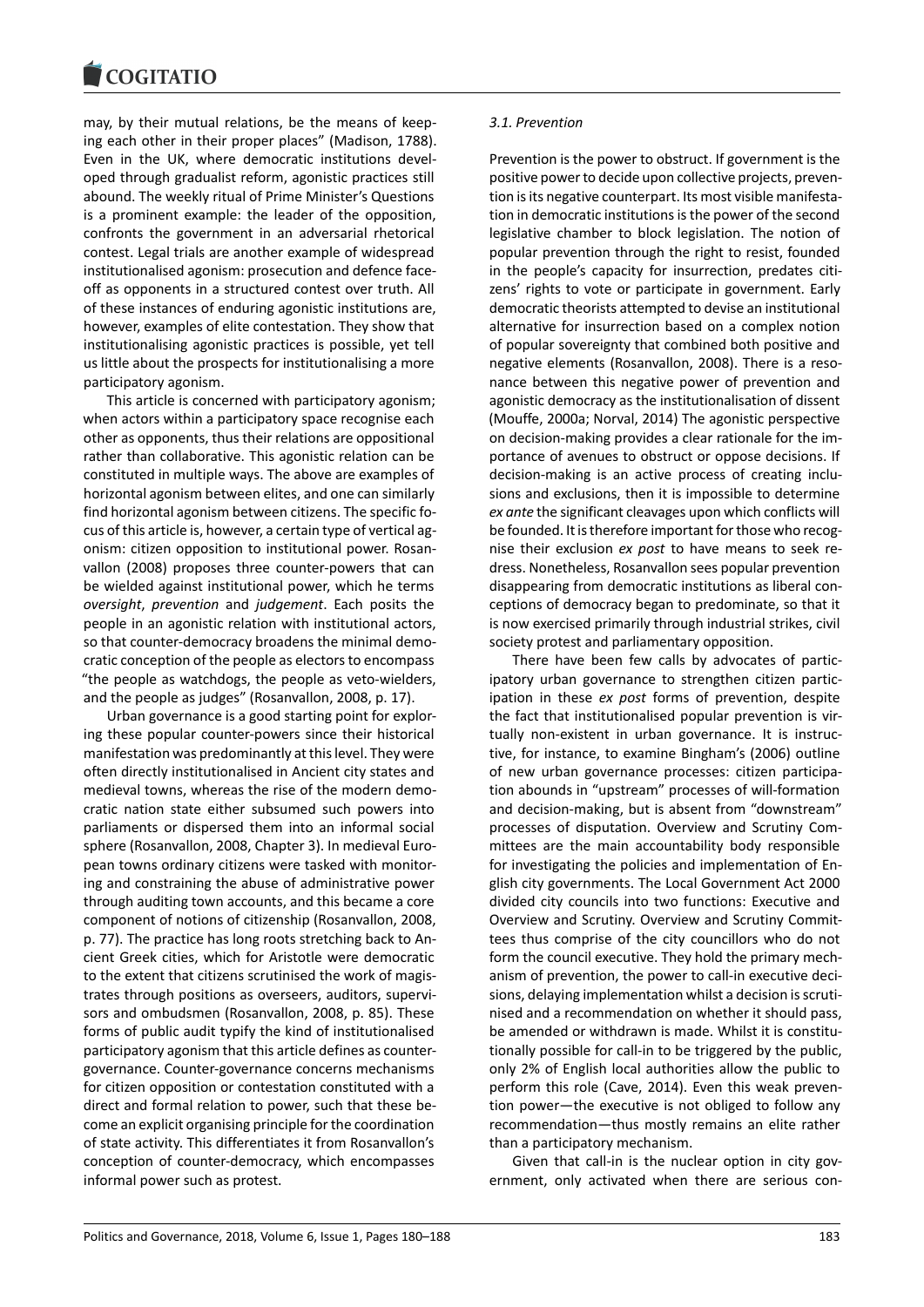#### COULTAIN

cerns of impropriety, it is necessary to consider means for citizens to object to milder infractions. One potential means to obstruct is through petition. The internet has facilitated the exponential growth of reactive petitions through a plethora of new petitioning platforms. There have even been moves to institutionalise these processes by connecting them directly to national legislatures, for instance, in the UK and Finland. Nonetheless, this has obscured the original conception of petitioning, which was as a means for those wronged by institutional power to present their claim for redress. There was no requirement that an individual must demonstrate political support with a welter of signatures. A single signature was enough (as it still is in Scotland). As such, in early democracies, petitions provided a mechanism for minorities and the unenfranchised to access lawmakers and seek redress (McKinley, 2016). Popular prevention is both underutilised and underpowered in today's urban governance. An agonistic perspective directs us towards strengthening these powers. A city-level right to petition and expanding citizen participation in call-in are two ways those who find themselves excluded by a decision could challenge it.

#### *3.2. Oversight*

Oversight is the surveillance of power to prevent its abuse. Rosanvallon (2008) gives the people as watchdogs three principal tasks: *vigilance*, which is control through constant and comprehensive active attention of society to institutional action; *denunciation*, the identification and publicising of the violation of community norms; and *evaluation*, analysis of institutional competence through technical assessment of quality and efficiency. His account is of a mostly mediated form of surveillance, focussing on oversight through the media, social movements, non-government organisations and independent quasi-governmental agencies. It falls short of an account of direct citizen participation in institutionalised processes of oversight. Nevertheless, oversight is the one form of counter-governance where citizen participation is proliferating.

In the UK recently there have been a wide range of initiatives to try to directly involve citizens in the oversight of urban governance and public service institutions. The creation of Overview and Scrutiny was accompanied by mechanisms that draw on citizen vigilance. Citizens are able to propose topics for scrutiny as well as submit questions and evidence to scrutiny reviews (Dearling, 2010; Stoker, Gains, Greasley, John, & Rao, 2007). Vigilance has been accompanied by opportunities to become involved in evaluation as a "co-optee" on scrutiny committees. Cooption is not common, but Bristol City Council and the London Borough of Waltham Forest retain pools of citizens to act as co-optees (Dearling, 2010).

Citizen oversight of the executive has been matched by opportunities to oversee local public services. There has been an expansion of citizens' roles in technical evaluation, through direct involvement in audit and inspection. One of the core functions of Healthwatch, which draws its name from the "watchdog" metaphor, is enabling people to hold local services to account by monitoring and reviewing provision (Local Government Association & Healthwatch, 2013). It uses various tools to discharge these functions and understand quality of performance from local people's perspective, including "enter and view" inspections, "patient-led assessments of the care environment", and "15-step challenge visits" (Gilburt, Dunn, & Foot, 2015). Likewise, the Care Quality Commission (CQC) now advertises for "expertsby-experience" to assist inspections of health and social care services.

Countries with endemic corruption problems are experimenting with citizen denunciation, creating anonymous mechanisms for informing on corrupt city officials, such as Sierra Leone's *Pay No Bribe* and India's *I Paid a Bribe* platforms.<sup>1</sup> UK citizens have not been encouraged to inform on city officials, though they have been encouraged to denounce neighbours fraudulently claiming social security through the creation of a National Benefit Fraud Hotline.

The problem with oversight, unlike with prevention, is not then an absence of opportunities. The dominance of the collaborative governance approach for thinking about participation, however, has meant that in practice citizen oversight is often presented as another opportunity to collaborate. CQC's call for "experts-by-experience" employs just such a collaborative governance trope. The role of the citizen as a partner with professional inspectors is emphasised, rather than the agonistic relation to those who will be inspected. Even the inspector– inspectee relationship is now cast in partially collaborative terms through the notion of the "critical friend" (see Centre for Public Scrutiny, 2005; Gilburt et al., 2015), tasked both with holding to account and working constructively to improve effectiveness. This has had some interesting effects. Local Healthwatch organisations, for instance, have struggled to reconcile these opposing functions, instead opting to act as critic or friend, but not both (Gilburt et al., 2015). Oversight is not a friendly activity, it is agonistic. The best overseers are suspicious and forensic not collaborative. Recognising the difference between agonistic and collaborative practices could help to prevent the kind of dissonance experienced by Healthwatch. It could also point to a different imperative for citizen recruitment. Collaborative governance, with its concern for mutually respectful, collective preference formation, is often wary of involving "the usual suspects" with an axe to grind. Agonists instead advise us to mobilise the passions (Mouffe, 2000a). Citizens with a legitimate grievance against an institution may not be the best candidates for partnership working, but they may prove to be the best watchdogs.

<sup>1</sup> See https://www.pnb.gov.sl and http://www.ipaidabribe.com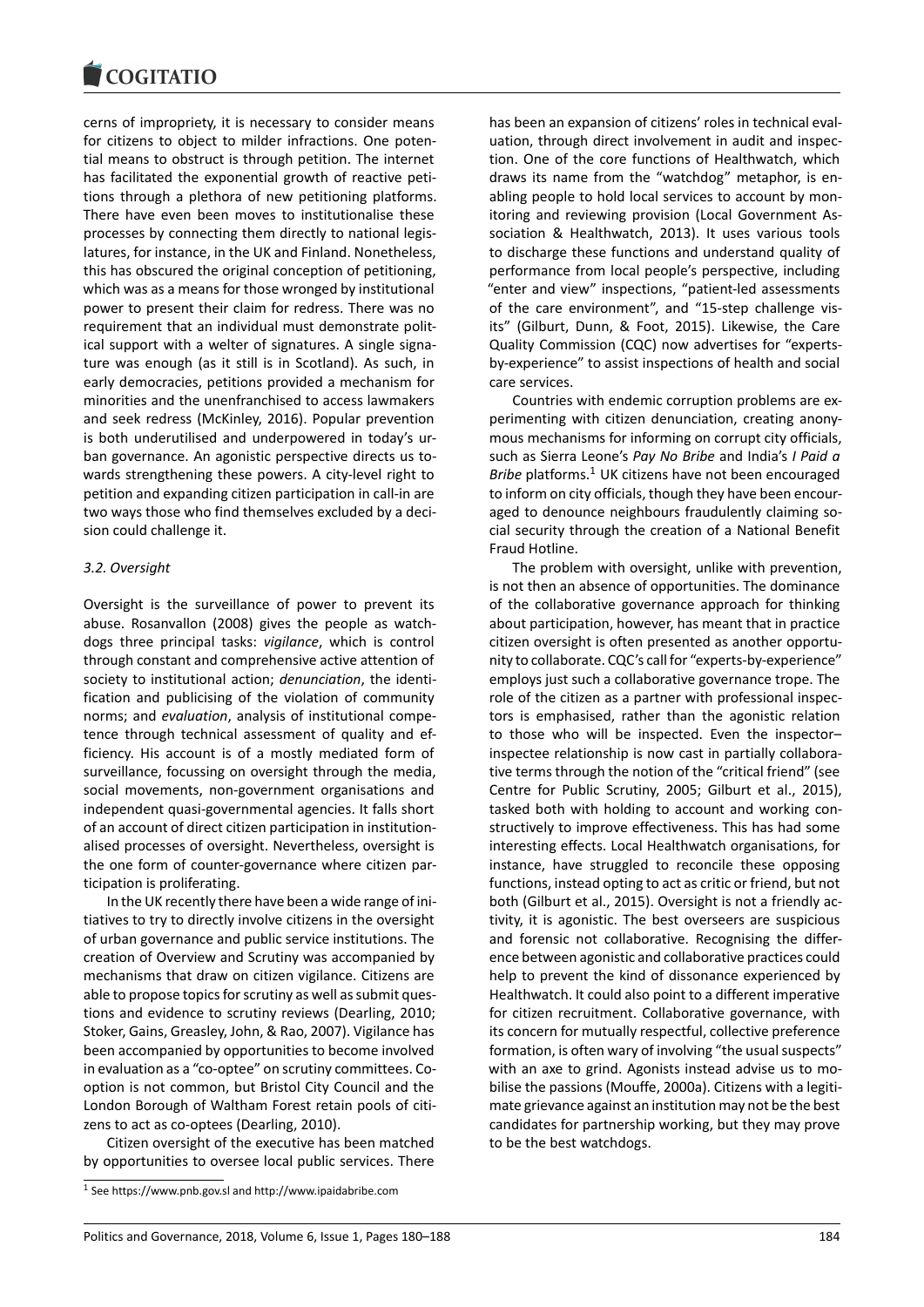#### COQUIATIO

#### *3.3. Judgement*

Popular judgement concerns the capacity of citizens to constrain institutional action by testing it against community norms of governing. In ancient Athens, for instance, tribunals of citizens, selected-by-lot, could strike down the decisions of the Assembly as unconstitutional. Rosanvallon (2008) sees two trends in modern democracies that have eroded this once central function of citizenship. The pronounced functional separation between the judicial and political means that the judiciary has absorbed these responsibilities. In addition, the liberal democratic association of democracy with the act of voting has erased the separation between judgement and authorisation. The vote becomes both an *ex post* judgement of the incumbent government and an *ex ante* authorisation of the new regime, without us ever knowing which predominates. Nonetheless, citizen judgement as members of a legal trial jury remains the most common form of popular participation in the business of the state, thus it is surprising that citizen judgement has not had a more prominent place in theories of citizen participation (Dean, 2017).

The only widespread citizen judgement in local governance is a direct democratic innovation that is little remarked upon within the collaborative and participatory governance literature: recall. Recall is a feature of urban administrations in a number of countries from Poland to the Philippines (Shah & Chaudhry, 2004), and the majority of the more than 100 recall elections that occur annually in the US affect city officials, predominantly city councillors and school board members.<sup>2</sup> As Rosanvallon notes, recall is one form of voting that does not conflate judgement and authorisation, and is closer to an indictment than an election. Citizens solely render a verdict on the behaviour of the representative, he[nc](#page-5-0)e act more like judges than electors (Rosanvallon, 2008, p. 209).

The popularity of deliberative mini-publics occasionally leads to their somewhat unconventional use as quasijudicial processes of adjudication on controversial issues (Dean, 2017). Two such urban governance cases that have been thoroughly documented are: the use of a citizens jury to breakthrough a deadlock resulting from local opposition to the proposed restructuring of health services in the English city of Leicester (Parkinson, 2004), and a citizens assembly launched in response to a stalemate when residents of Vancouver mobilised in opposition to a City Council neighbourhood plan that they viewed as unduly influenced by property developers (Beauvais & Warren, 2015). Nevertheless, as deliberative democratic innovations, these cases are analysed in deliberative democratic terms and their potential agonistic function is underappreciated. Despite noting their roots in local opposition to institutional action neither Parkinson nor Beauvais and Warren consider that their cases could be fulfilling a need for popular judgement. Beauvais and Warren, for instance, instead view their case as an attempt to fix a broken communication link within the local administration.

The irruption of agonistic practices is seen as a democratic threat. Parkinson argues the use of mini-publics for adjudication by randomly selected citizens is a threat to deliberative democratic norms since it excludes active citizens from processes of reflective preference transformation. An agonist might share Parkinson's concern about this exclusion of active citizens, though for a different reason. The randomly-selected citizens of a citizens jury usually also play the roles of prosecution and defence, expected to quiz expert witnesses from different angles of the debate. There is a risk that, given these citizens are specifically selected because they are not active in the agonistic confrontation, this process abstracts too far from the conflict, and thus the jury will make proposals that are unacceptable to both sides. It is notable that this tension is manifest in the practice of Beauvais and Warren's case: local partisans who had been instrumental in opposing the rejected neighbourhood plan forced the organisers to compromise on random selection for the citizens' assembly to draft the new plan. Again, the authors view this as a threat to democratic norms of inclusion. These examples indicate two potential benefits of a greater attention to an agonistic perspective. It would provide the conceptual tools to appreciate when participatory processes take on an agonistic dimension and situate such practices in competing democratic norms, rather than viewing them simply as a democratic threat. In addition, it can assist the design of more appropriate institutional innovations, so that minipublics are not used for rendering popular judgement despite question marks over their suitability for this task from deliberative and agonistic perspectives.

#### **4. Conclusion**

There have been few proposals in urban governance theory or practice for democratic innovations that enable citizens to contest institutional power. Citizens' powers of popular prevention and judgement are virtually nonexistence. The agonistic character of oversight has been neglected, instead miscast as another opportunity for collaboration. The notion of counter-governance, characterised as institutionalised participatory agonism, provides a lens for redressing these dysfunctions of the dominance of collaboration in conceiving of participatory urban governance. However, this article should not be read as a proposal to replace collaborative governance with a new counter-governance paradigm. Citizens and city officials will always be potential partners and potential adversaries. Collaborative governance will thus in many cases be wholly appropriate, but its claim to paradigm status as a comprehensive mode of governing occludes certain other organisational possibilities. It is far from clear that collaboration is always the most appropriate mode of interaction between citizens and city

<span id="page-5-0"></span><sup>&</sup>lt;sup>2</sup> See https://ballotpedia.org/Political\_recall\_efforts and http://recallelections.blogspot.co.uk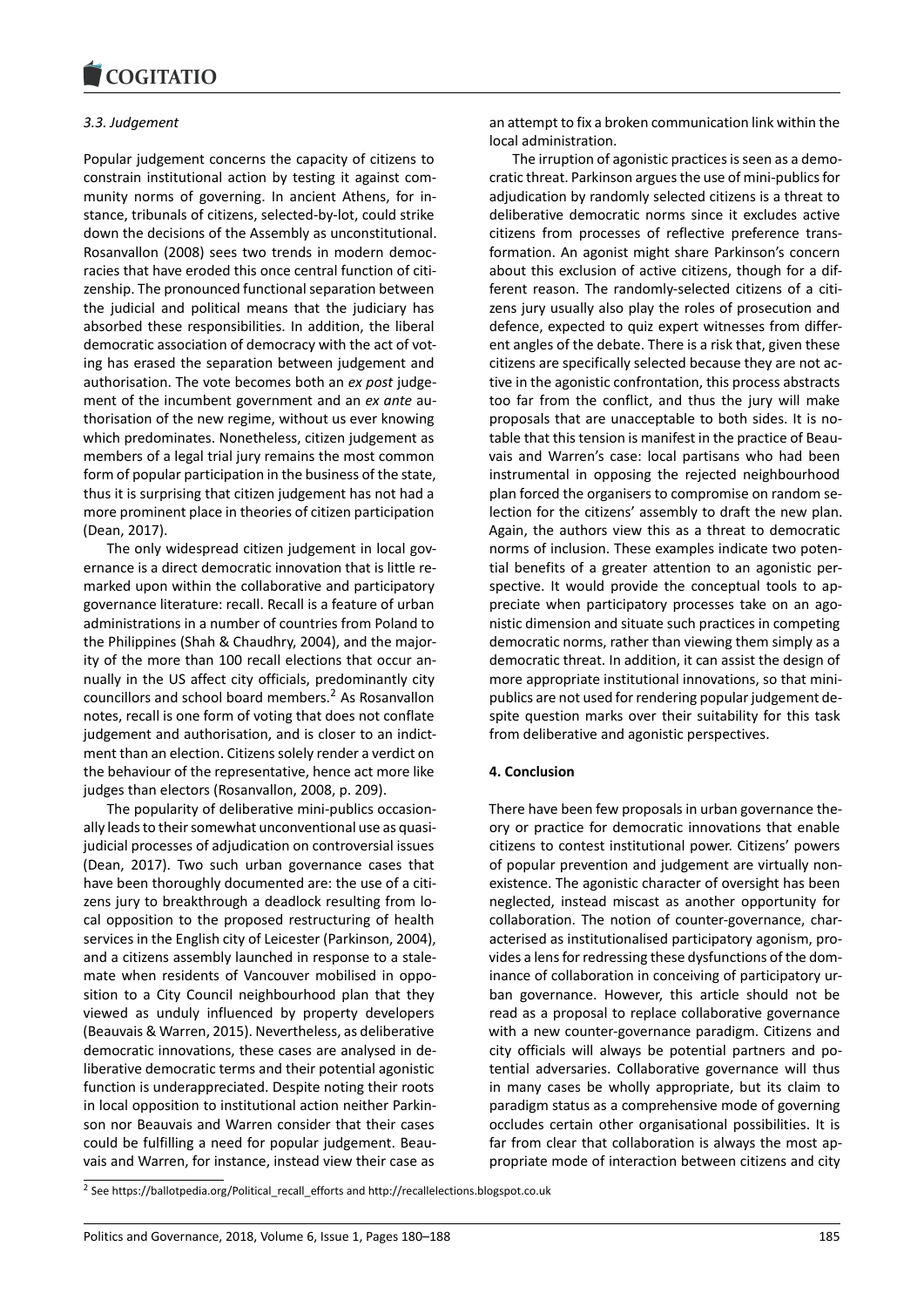officials, particularly when their interests diverge. We should remember that historically the term also has its negative connotations: collaboration can mean working together as equal partners but also acquiescence in oppressive power.

The over-focus on collaboration has restricted in two ways the laudable inclusion agenda that underpins many efforts at participatory urban governance. The first is that there has been a proliferation of attempts to include citizens in "upstream" deliberations pre-decision (Bingham, 2006) in order to diversify influences over public decisions, however; agonists' insight that the decision itself creates exclusions, means we need to also consider unequal influence after the decision. The institutionalisation of means for *ex post* citizen contestation of institutional action would go some way to broadening inclusion. It could help to improve a long-standing problem of collaborative governance initiatives: that they often result in frustration for participants as competing institutional imperatives thwart implementation (Lowndes, Pratchett, & Stoker, 2001; Newman, Barnes, Sullivan, & Knops, 2004) or authorities cherry-pick proposals that fit existing agendas (Font, Smith, Galais, & Alarcon, 2017). Properly constituted forms of citizen prevention, oversight and judgement could reduce officials' discretion to side-line citizens' priorities.

Constructing almost all participation opportunities in collaborative terms forces those who want to participate into a particular relationship with the state: they must accept the state as a partner for collaboration. This may at times be inappropriate, as it neglects the violence that institutions sometimes do to citizens, particularly the poorest citizens. It is not reasonable to ask someone on the verge of being ousted from the neighbourhood where they grew-up by a gentrifying regeneration programme to accept the officials pushing the plan as partners for collaboration. Such experiences often create an energy amongst those affected to become involved to prevent government failing them and others like them. Collaborative initiatives are unlikely to prove very attractive to those who have a deep grievance. Agonistic processes that "mobilise the passions" (Mouffe, 2000a) and enable them to enter into an oppositional relation with institutions would be more likely to harness this energy to improve governance for those whose needs are often overlooked. This is the second way that expanding agonistic participation in urban governance could make it more inclusive.

This article has provided three directions for thinking about how counter-governance could expand our conception of participatory urban governance, but it is only a starting point. Institutionalising participatory agonism is unlikely to be straightforward, and requires a great deal of further theoretical development and empirical research. Prevention, oversight and judgement hold promise for constructive engagement in the face of the conflicts that often characterise contemporary urban governance, but whether they do in fact work is an empirical question. Participation is often proposed as a remedy for the failures of representative processes (Fung, 2006), however; counter-governance mechanisms will also create new tensions with representative modes of governing. If poorly configured, their introduction could result in a sclerotic urban governance in which it is impossible to achieve anything. Mobilising the passions, for instance, may be functional for processes of oversight, but less so for prevention and judgement if it blocks all decisions, including those made in good faith.

It must also be remembered that not all citizen resistance to institutional power is laudable. In the US, for example, there are instances of white families opposing school redistricting reforms that aim to increase socioeconomic and racial diversity (Inch et al., 2017). Understanding how to prevent elite domination of forms of counter-governance, particularly their potential for undermining legitimate decisions arrived at through representative democratic processes, will be a key question. Some ideas can be borrowed from the more mature participatory governance literatures, for example; selection of participants by sortition has been a common feature of deliberative innovations in order to prevent interest group domination and improve inclusion. Interestingly there have been proposals to appoint the aforementioned co-optees to Overview and Scrutiny Committees by lot (Centre for Public Scrutiny, 2005). New thinking will also be needed. One proposal by Lucie Laurian is that planning should have an inbuilt bias towards those with least choices, giving them a veto over plans that violate sites they hold sacred (Inch et al., 2017). This would be one way to orient forms of prevention towards inclusion.

There is also potential for expanding institutionalised participatory agonism beyond prevention, oversight and judgement. As aforementioned, this article is limited to citizen-state conflicts. Yet conflicts can be articulated along many dimensions, for instance; they can be between citizens, within institutions, or multi-faceted rather than dichotomous. As such there is a need to elaborate how agonistic processes can deal with different kinds of conflicts. How collaborative and agonistic practices may usefully be combined in order to complement each other also remains a topic for further theoretical and empirical exploration. It would seem unlikely that there will be a single model for all seasons; institutional design needs to take account of context. In circumstances of high trust and a shared vision between citizens and officials then a collaborative partnership may be possible and agonistic checks unnecessary. When distrust and conflict prevail the presence of robust mechanisms for oversight and prevention may be a prerequisite of carving out a space for collaboration. Such combinations are likely to be contingent, negotiated amongst the actors involved, still; it is useful to understand which types of design might achieve which ends. The pursuit of these questions and the development of a fuller understanding of how to institutionalise participatory agonism will furnish a more comprehensive set of tools for revi-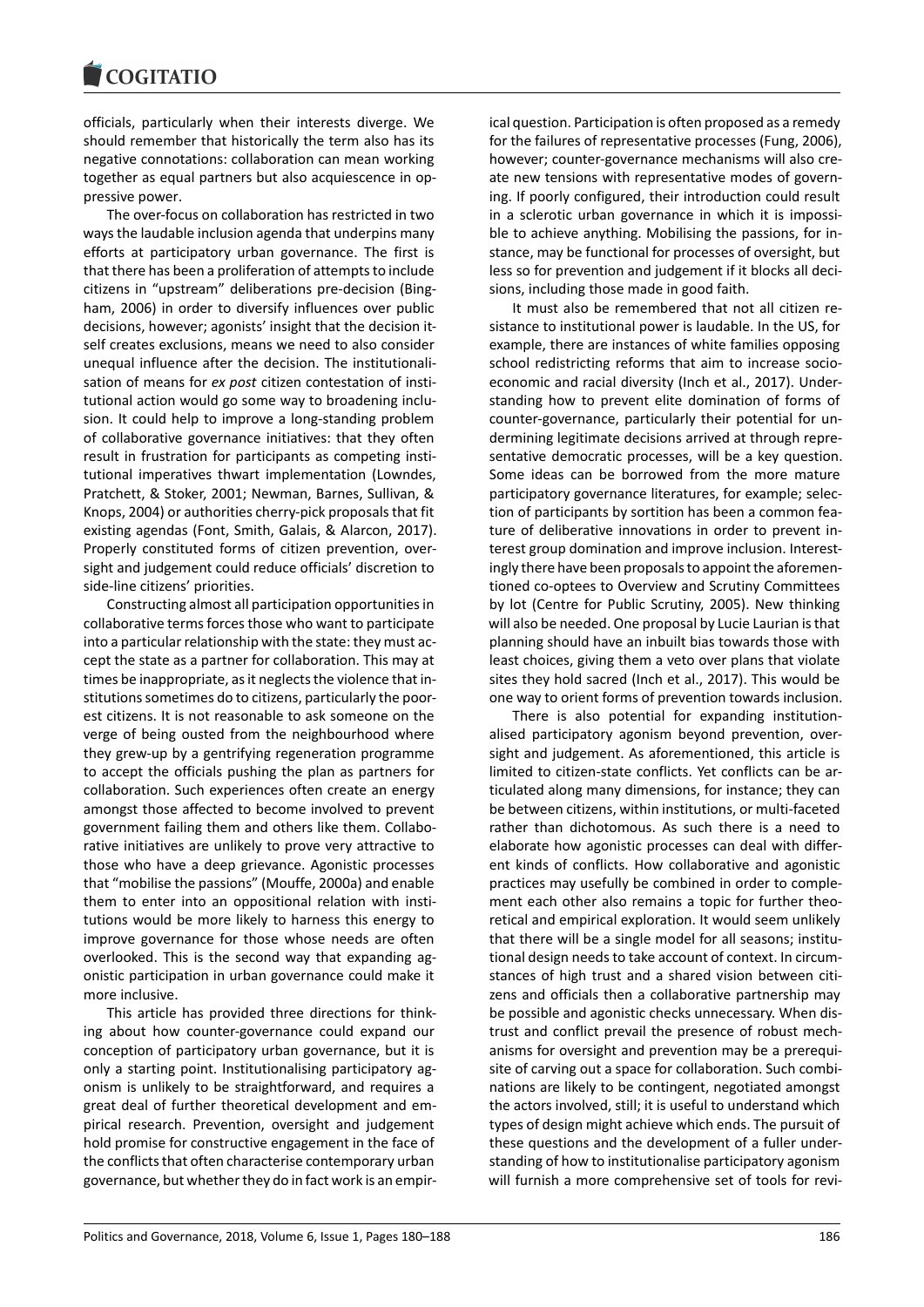#### COMITATIO

talising urban governance to negotiate the conflicts that pervade the 21<sup>st</sup> century city.

# **Acknowledgments**

I am grateful to Sonia Bussu, Petra Guasti and Jonathan Rinne for insightful comments on early drafts of this article, as well as to the three anonymous referees and Liz Richardson for their helpful suggestions for improvements through the review and editorial phases.

# **Conflict of Interests**

The author declares no conflict of interests.

# **References**

- Ansell, C., & Gash, A. (2008). Collaborative governance in theory and practice. *Journal of Public Administration Research and Theory*, *18*(4), 543–571. doi:10.1093/jopart/mum032
- Barnes, M., Newman, J., & Sullivan, H. (2007). *Power, participation and political renewal: Case studies in public participation*. Bristol: Policy Press.
- Beauvais, E., & Warren, M. E. (2015). *Can citizens' assemblies deepen urban democracy?* Paper presented at the American Political Science Association Conference, San Francisco, California.
- Bingham, L. B. (2006). The new urban governance: Processes for engaging citizens and stakeholders. *Review of Policy Research*, *23*(4), 815–826. doi:10.1111/ j.1541-1338.2006.00234.x
- Bovaird, T. (2007). Beyond engagement and participation: User and community coproduction of public services. *Public Administration Review*, *67*(5), 846–860. doi:10.1111/j.1540-6210.2007.00773.x
- Bussu, S. (in press). Collaborative governance. In O. Escobar & S. Elstub (Eds.), *Handbook of democratic innovation and governance*. Cheltenham: Edward Elgar.
- Cave, S. (2014). *Call-in operation in England and Wales* (Research and Information Service Briefing Paper No. 33/1400). Belfast: Northern Ireland Assembly.
- Centre for Public Scrutiny. (2005). *Citizens, scrutiny and public governance: The role of the non-executive in enhancing accountability and improving public services*. London: Centre for Public Scrutiny. Retrieved from http://cfps.org.uk.surface3.vm.bytemark.co.uk/ domains/cfps.org.uk/local/media/uploads/32.pdf
- Dean, R. J. (2017). Beyond radicalism and resignation: The competing logics for public participation in policy decisions. *Policy & Politics*, *45*(2), 213–230. doi:10.1332/030557316X14531466517034
- Dearling, J. (2010). Overview and scrutiny: Innovative ways of collecting data and involving the public. In A. Coulson (Ed.), *Scrutiny: Theory and practice in local governance* (pp. 77–88). Birmingham: Institute of Local Government Studies, University of Birmingham.

Durose, C., & Richardson, L. (2016). *Designing public pol-*

*icy for co-production: Theory, practice and change*. Bristol: Policy Press.

- Font, J., Smith, G., Galais, C., & Alarcon, P. (2017). Cherrypicking participation: Explaining the fate of proposals from participatory processes. *European Journal of Political Research, Early View*. doi:10.1111/1475- 6765.12248
- Foucault, M. (2004). *Society must be defended: Lectures* at the Collège de France, 1975–76. London and New York, NY: Penguin.
- Fung, A. (2004). *Empowered participation: Reinventing urban democracy*. Princeton, NJ: Princeton University Press.
- Fung, A. (2006). Varieties of participation in complex governance. *Public Administration Review*, *66*, 66–75. doi:10.1111/j.1540-6210.2006.00667.x
- Geissel, B., & Newton, K. (Eds.). (2012). *Evaluating democratic innovations: Curing the democratic malaise?* New York, NY: Routledge.
- Gilburt, H., Dunn, P., & Foot, C. (2015). *Local Healthwatch: Progress and promise*. London: Department of Health. Retrieved from https://www.gov.uk/ government/publications/local-healthwatch-progress -and-promise
- Griggs, S., Norval, A. J., & Wagenaar, H. (Eds.). (2014). *Practices of freedom: Decentred governance, conflict and democratic participation*. Cambridge: Cambridge University Press.
- Inch, A., Laurian, L., Mouat, C., Davies, R., Davy, B., Legacy, C., & Symonds, C. (2017). Planning in the face of immovable subjects: A dialogue about resistance to development forces. *Planning Theory & Practice*, *18*(3), 469–488. doi:10.1080/14649357. 2017.1328811
- Local Government Association & Healthwatch. (2013). *Delivering effective local Healthwatch: Key success features*. London: Local Government Association. Retrieved from http://www.healthwatchkingston. org.uk/sites/default/files/delivering effective local healthwatch.pdf
- Lowndes, V., & Paxton, M. (2018). *Can agonism be institutionalised? Can institutions be agonised? Prospects for democratic design*. Manuscript submitted for publication.
- Lowndes, V., Pratchett, L., & Stoker, G. (2001). Trends in public participation: Part 2—Citizens' perspectives. *Public Administration*, *79*(2), 445–455. doi:10.1111/ 1467-9299.00264
- Madison, J. (1788, February 6). The structure of the government must furnish the proper checks and balances between the different departments. *Constitution Society*. Retrieved from http://www. constitution.org/fed/federa51.htm
- McKinley, M. (2016). Lobbying and the petition clause. *Stanford Law Review*, *68*, 1131–1206.
- Mouffe, C. (2000a). *Deliberative democracy or agonistic pluralism* (Reihe Politikwissenschaft/Political Science Series 72). Vienna: Institute for Advanced Studies.